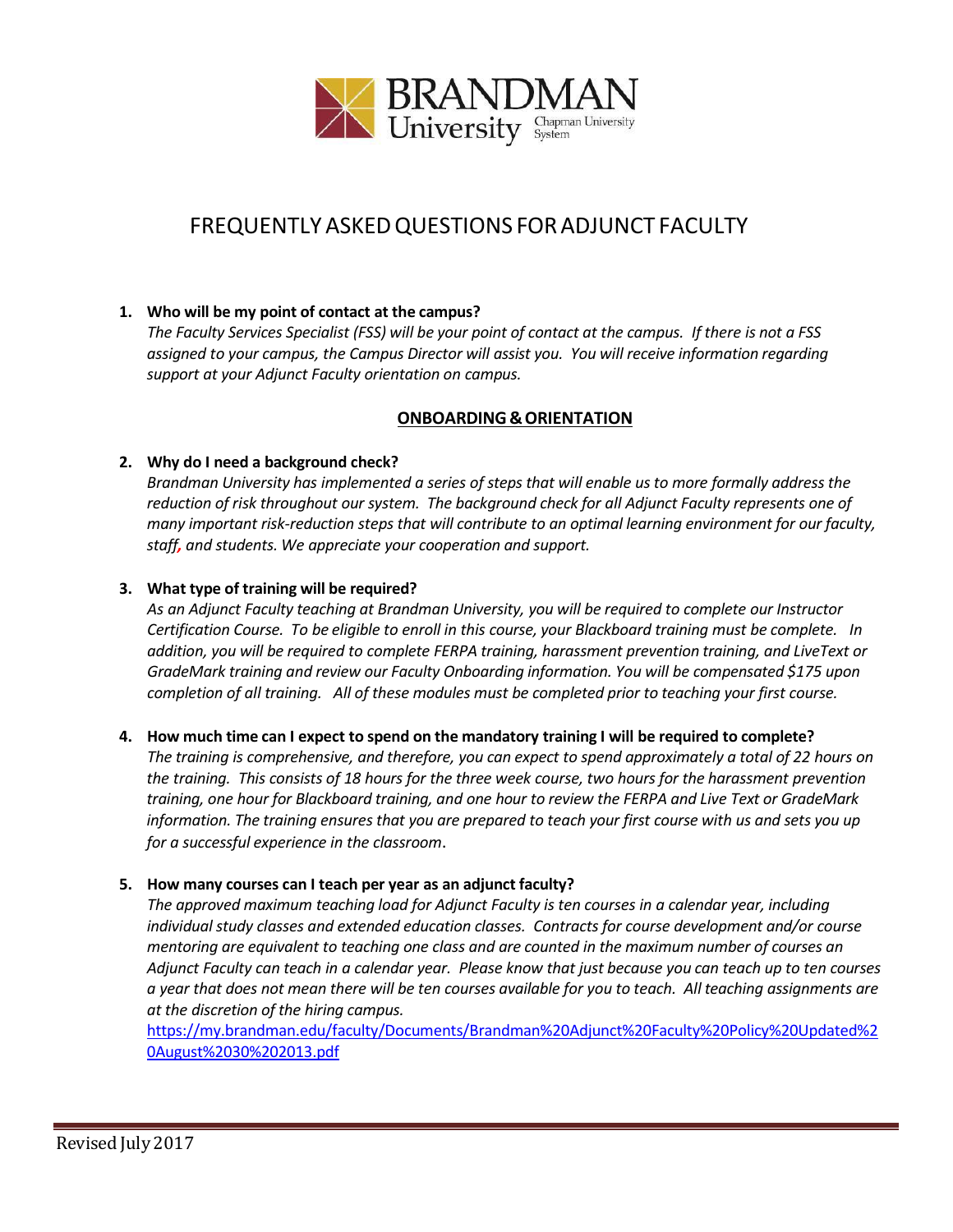## **6. Can I teach more than one class persession?**

*No more than two courses (or equivalent activities) can be performed in one session. Adjunct Faculty contracted for both one 3-credit lecture course and directed teaching/supervision of Education students may supervise no more than six students in an eight week session. Adjunct Faculty contracted for only 3-credit directed teaching/supervision may supervise no more than 12 students in an eight week session. Adjunct Faculty contracted to supervise MFT or social work practicum students may supervise no more than 18 students in an eight week session. Adjunct Faculty contracted to teach one lecture course and MFT or social work practicum in an eight week session may supervise no more than 9 MFT or social work practicum students. Enrollment caps for courses which are fewer or more than three credits will be adjusted accordingly.*

[https://my.brandman.edu/faculty/Documents/Brandman%20Adjunct%20Faculty%20Policy%20Updated%2](https://my.brandman.edu/faculty/Documents/Brandman%20Adjunct%20Faculty%20Policy%20Updated%20August%2030%202013.pdf) [0August%2030%202013.pdf](https://my.brandman.edu/faculty/Documents/Brandman%20Adjunct%20Faculty%20Policy%20Updated%20August%2030%202013.pdf)

## **7. Are Adjunct Faculty eligible for pay raises?**

*Adjunct Faculty receive pay increases based on the number of courses taught. Information on the University's Adjunct Faculty Compensation policy can be found at: [https://my.brandman.edu/faculty/Documents/Adjunct\\_Compensation\\_Policy.pdf](https://my.brandman.edu/faculty/Documents/Adjunct_Compensation_Policy.pdf)*

## **8. Am I eligible for mileage reimbursement?**

*Adjunct Faculty teaching blended or online classes are not eligible for mileage reimbursement. Adjunct Faculty who are contracted for Directed Teaching, Fieldwork and/or Internship courses may be eligible for mileage reimbursement. Please refer to the Adjunct Faculty Compensation Policy. Information can be found at:* [https://my.brandman.edu/faculty/Documents/Adjunct\\_Compensation\\_Policy.pdf](https://my.brandman.edu/faculty/Documents/Adjunct_Compensation_Policy.pdf)

## **9. Is there funding available for attendance/presenting at conferences?**

Adjunct Faculty are eligible for a professional development award limited to \$600 in a fiscal year (June 1 to May 31) if they: (1) taught for BU a minimum of two sessions over the past year ; (2) earn above-average *scores on Student Opinion Surveys; and (3) actively engage in assessment and other significant institution activities. The award is to be used to support your travel and presentation at a conference. In addition to the criteria listed above, the Adjunct Faculty member must submit evidence that the presentation shows Brandman University affiliation and an explanation of how the conference participation aligns with and supports Brandman courses. The application form for the award is available on the My Brandman faculty page under "Frequently Used Forms". Professional development awards are made on a first come, first serve basis for eligible Adjunct Faculty until the budget allocation for this benefit is exhausted. Graduate faculty are given priority consideration.*

## **10. Do Adjunct Faculty have tuition benefits?**

*Part-time/Adjunct Faculty who teach a minimum of 12 units in an academic year will be granted a total of* six units tuition free for personal use in the following fiscal year. For example, if you teach at least 12 units in the 2017-2018 Academic Year (Fall I and II 2017; Spring I and II 2018; Summer I and II 2018) you would be eligible to take six units tuition free between the period of June 1, 2018 to May 31, 2019. Tuition benefits are applied with the assumption that the University is able to "forgive" the costs of education at Brandman *for eligible employees. The University must meet its projected program enrollment targets before enrolling employees in the program. Likewise, impacted programs may not be open to tuition free enrollment. The tuition benefit cannot be applied to courses offered through Extended Education. All program charges above the approved discount must be paid by the employee.*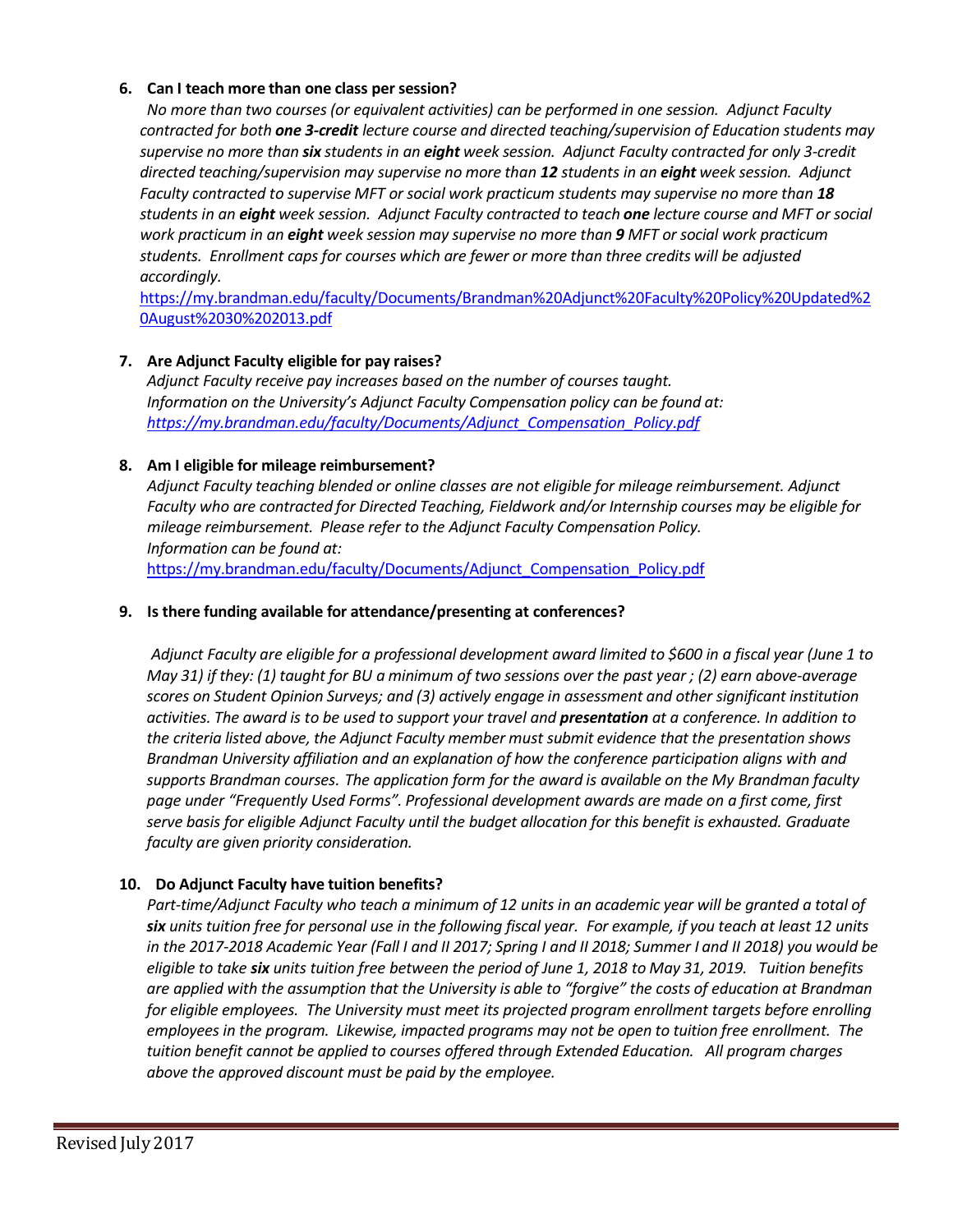## **SYSTEMS**

## **11. Where can I find information about meeting with my students in a virtual setting?**

*Adobe Connect is available for instructors to meet with their students virtually. Before getting an Adobe Connect account, you must complete the required training. Information on how to use this technology can be found at:*

[https://www.brandman.edu/cii](https://www.brandman.edu/cii/)

## **12. Who do I contact if I am experiencing problems with Blackboard?**

*Blackboard support is available for adjunct faculty. Please have your username and course you are teaching ready when contacting the Blackboard Support team. Information can be found at:* <https://www.brandman.edu/faculty/center-for-instructional-innovation/cii-faculty-splash>

### **13. Where can I locate the syllabus for the class I am teaching?** *Course syllabi are located on the MyBrandman faculty site or can be accessed at:* <https://my.brandman.edu/student/syllabi/Pages/Home.aspx>

## **14. When and how will I receive my username and password?**

*When you have been approved to teach a course, you will receive a username and password with* instructions on how to activate your account. This information will be emailed to your personal e-mail. You *will need your Brandman credentials to access your Blackboard class and Banner Self Service where you will report attendance and submit grades. Please contact your campus FSS or Campus Director if you experience any problems with your account. In addition, you are encouraged to contact the Brandman University service desk if you experience any problems with your log-in access.*  <https://my.brandman.edu/dept/administration/IT/TechnicalSupport/Pages/YourBUAccount.aspx>

## **CAMPUS ENVIRONMENT**

## **15. What is the evaluation process for adjunct faculty?**

*Students evaluate instructors at the end of each session via the web. Evaluations start in the 7 th week. Students will be notified that evaluations are available via their BU e-mail. Encourage yourstudentsto check their BU e-mail and complete the course evaluation. The results of the evaluation will be available to you approximately two weeks after the session concludes. You will receive information on how to access your evaluation through your Brandman e-mail account. If you have any questions about your survey, please reach out to a full-time faculty member at your campus.*

<https://my.brandman.edu/faculty/Documents/Brandman%20Student%20Opinion%20Survey.pdf> <https://my.brandman.edu/faculty/Documents/Understanding%20the%20Student%20Opinion%20Survey.pdf>

## **16. What type of equipment is available for my use in the classroom?**

*A variety of equipment is available to you for classroom use. There is a computer and LCD overhead projector in every classroom room along with internet capability. Your username and password are required for log on access. Please see your Campus FSS or Campus Director for other equipment that may be available to you.*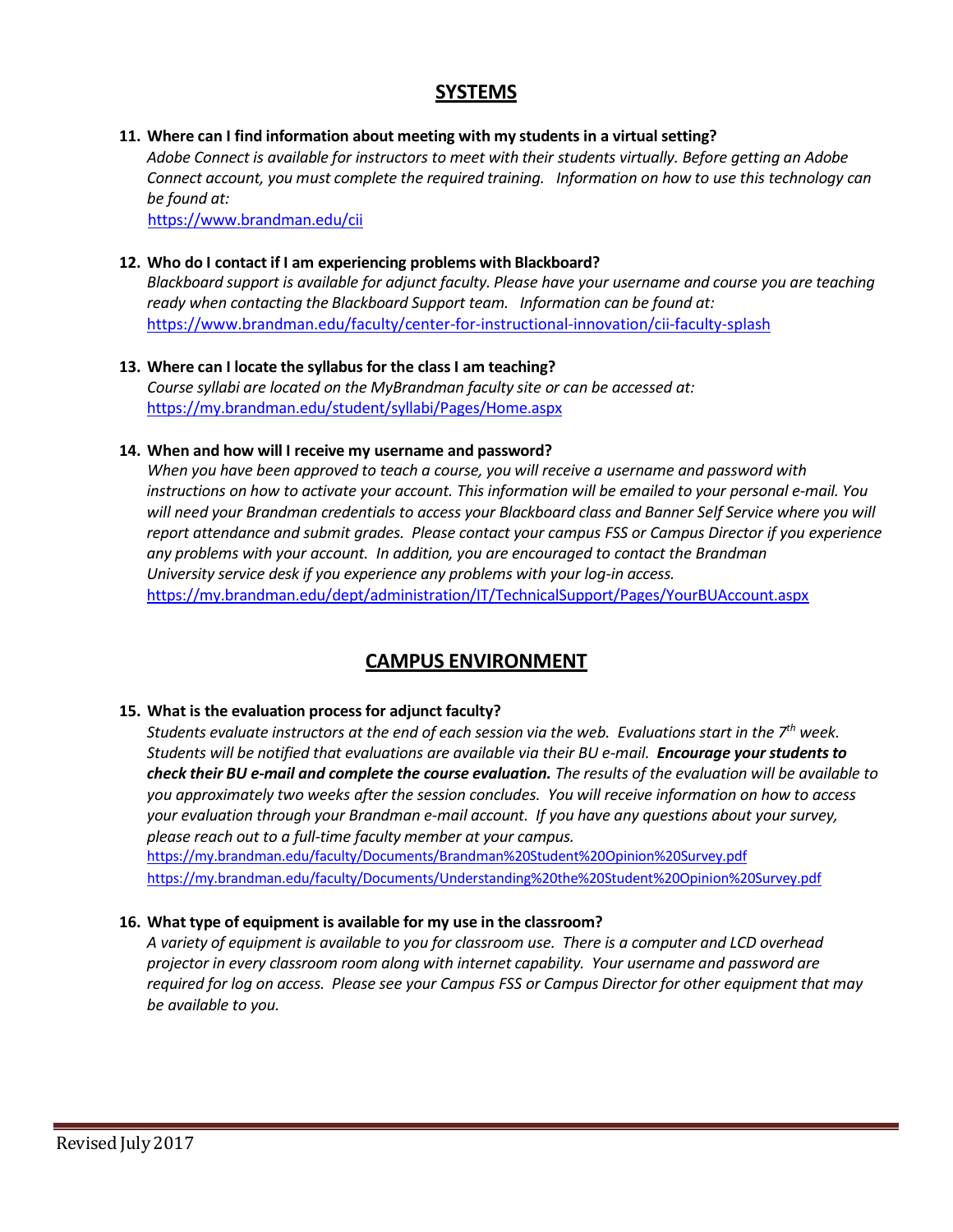## **17. How do I obtain textbooks for my course?**

*The syllabus lists the required textbook. All desk copies will be ordered for you by the campus FSS. Desk copies are provided in e-Book format when available. With the rising cost of textbooks, the university is unable to order a hard copy of the text unless there is no e-Book availability. Any concerns pertaining to the required textbooks should be initially directed to the campus FSS. The syllabi are located on the My Brandman faculty page or can be accessed through this direct link:* <https://my.brandman.edu/student/syllabi/Pages/Home.aspx>

#### **18. How soon do I have accessto my course?**

You will receive access to your course shell two weeks prior to the start of the session. The Office of Academic Affairs will send you an email alerting you of your accessibility to your course shell. Please be sure *to check your Brandman e-mail for the announcement. Your students gain access to the course on the Friday before the start of the session.*

#### **19. What are my responsibilities as an Adjunct Faculty teaching at this campus?**

*As an Adjunct Faculty member of Brandman University, there are a number of responsibilities associated with the position. This includes adherence to University and campus deadlines, attendance at periodic department meetings on campus, regular contact with the full-time faculty and campus personnel. In addition, adjunct faculty are expected to respond to emails from the campus office in a timely manner. Adjunct faculty should check their Brandman email on a regular basis even during sessions when not teaching. The campus will send out invitations to teach and information pertinent to the adjunct faculty role on a regular basis and it is important that adjunct faculty actively engage with the campus. Information can be found at:*

[https://my.brandman.edu/faculty/Documents/Brandman%20Adjunct%20Faculty%20Policy%20Updated%2](https://my.brandman.edu/faculty/Documents/Brandman%20Adjunct%20Faculty%20Policy%20Updated%20August%2030%202013.pdf) [0August%2030%202013.pdf](https://my.brandman.edu/faculty/Documents/Brandman%20Adjunct%20Faculty%20Policy%20Updated%20August%2030%202013.pdf)

## **20. Who do I contact with questions about the course I am teaching?**

*At the beginning of the session that you are scheduled to teach in, the campus FSS or Campus Director will provide you with the name and e-mail address of the fulltime faculty member who has oversight of the course you are teaching. You are encouraged to reach out to this person with any questions regarding course content or design. In turn, the fulltime faculty may reach out to you before the session begins. You may also find the Course Contact Information on the My Brandman Faculty page in the Faculty Support section.*

#### **21. What is the pay schedule?**

*Adjunct Faculty are paid bi-weekly. Your campus FSS/Campus Director will provide you with your specific pay dates.*

[https://my.brandman.edu/dept/administration/hr/Payroll/Documents/Pay\\_Calendar\\_2017.pdf](https://my.brandman.edu/dept/administration/hr/Payroll/Documents/Pay_Calendar_2017.pdf)

## **22. How will I receive my paycheck?**

*Paychecks are issued every two weeks. Checks will be mailed directly to your home address. If you have an address change, please be sure to update your address in Self-Service, "Personal Information". To avoid a delay in receiving your pay through the mail, the institution recommends that you request direct deposit. Contact [payroll@brandman.edu](mailto:payroll@brandman.edu) for information on direct deposit or to request any changes in your withholding.*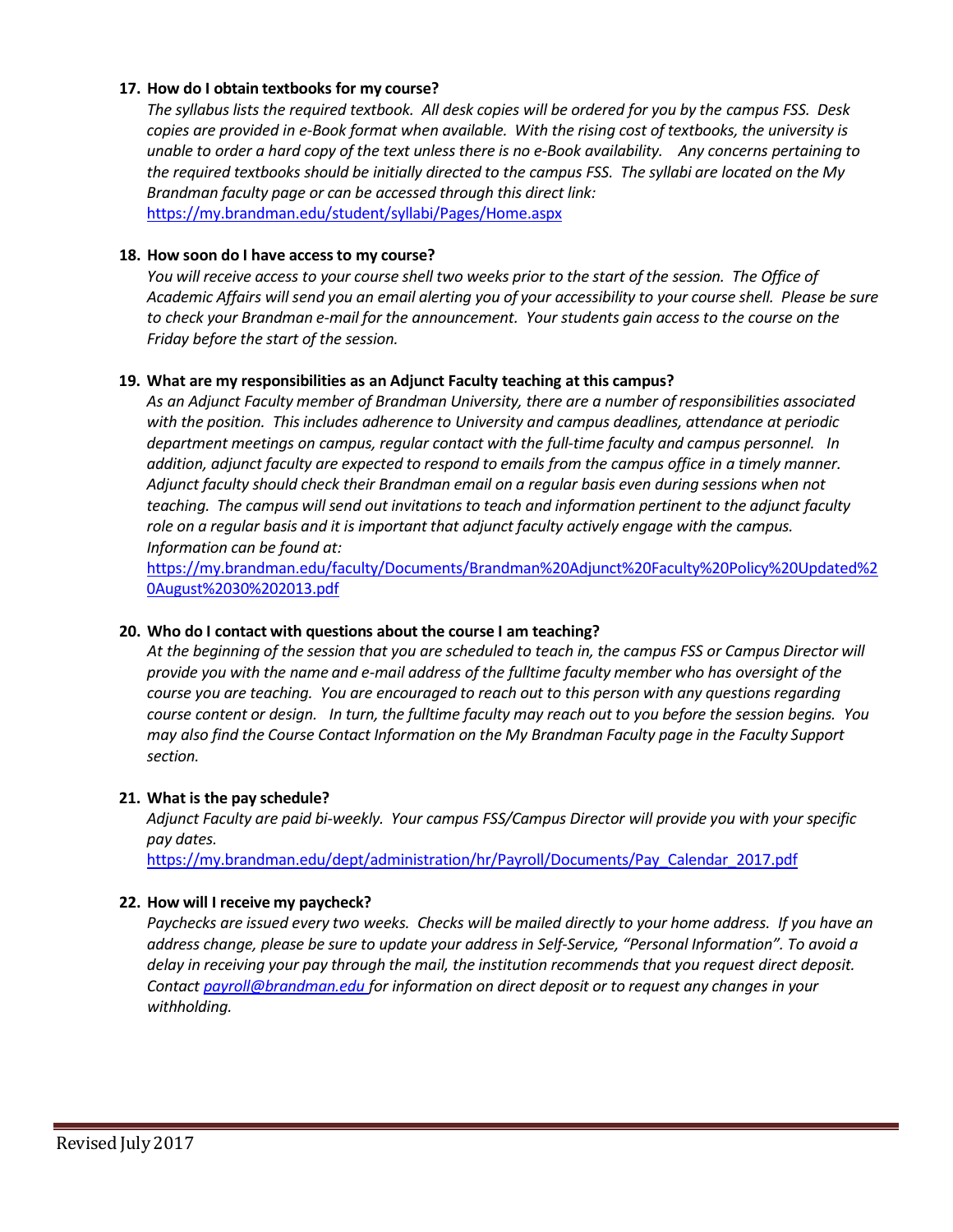## **23. When do I receive my contract?**

You will be contacted by the FSS via your Brandman University e-mail prior to the start of the class. You will *retrieve and accept your contract via Banner Self Service. Your contract must be accepted prior to beginning your teaching assignment.*

## **24. What if I have an emergency in the classroom?**

*Depending on the severity of the emergency you will need to determine if 911 is needed. Most campuses have campus security available to assist you. In addition, each classroom is equipped with an emergency procedure guide. Your Campus Director will give you an emergency number to call. In addition, please be sure to review the information on the Faculty Onboarding page in My Brandman on dealing with disruptive student behavior.*

#### **25. Is there security on campus while I am teaching?**

*Most campuses have campus security available to assist you. Please discuss this with your Campus Director during your campus orientation.*

#### **26. How do I gain access to my classroom?**

*On the first night of class the campus Faculty Services Specialist (FSS) or Campus Director will direct you to your classroom. Room schedules are posted the first night of class.*

#### **27. What is the policy on making copies?**

*The majority of Adjunct Faculty are now using the course content within their Blackboard shell to maintain and archive documents for students. Please check with campus FSS for guidance on making copies.*

#### **28. Will I be assigned a mailbox?**

You will be assigned a mailbox for the session, which is located in the campus office. Please check this every *night before you teach. Messages from students, updates, announcements, etc. will be placed in your mailbox.*

#### **29. What is the dress code for adjunct faculty?**

*Adjunct Faculty are expected to dress in a professional manner while in the classroom.* [https://my.brandman.edu/faculty/Documents/Brandman%20Adjunct%20Faculty%20Policy%20Updated%2](https://my.brandman.edu/faculty/Documents/Brandman%20Adjunct%20Faculty%20Policy%20Updated%20August%2030%202013.pdf) [0August%2030%202013.pdf](https://my.brandman.edu/faculty/Documents/Brandman%20Adjunct%20Faculty%20Policy%20Updated%20August%2030%202013.pdf)

## **30. Is there a place on campus that I can meet with students before or after class?** *Please check with your FSS or Campus Director to determine whether the campus offers space to meet with students.*

#### **31. How do I reserve a computer lab?**

*Please contact your campus FSS or Campus Director for information on reserving the lab and lab guidelines.*

## **32. How do I obtain my parking pass, and are there specific parking areas for adjunct faculty?**

*Not all campuses require parking passes. Check with your campus FSS or Campus Director for information on the stepsrequired to obtain your parking pass.*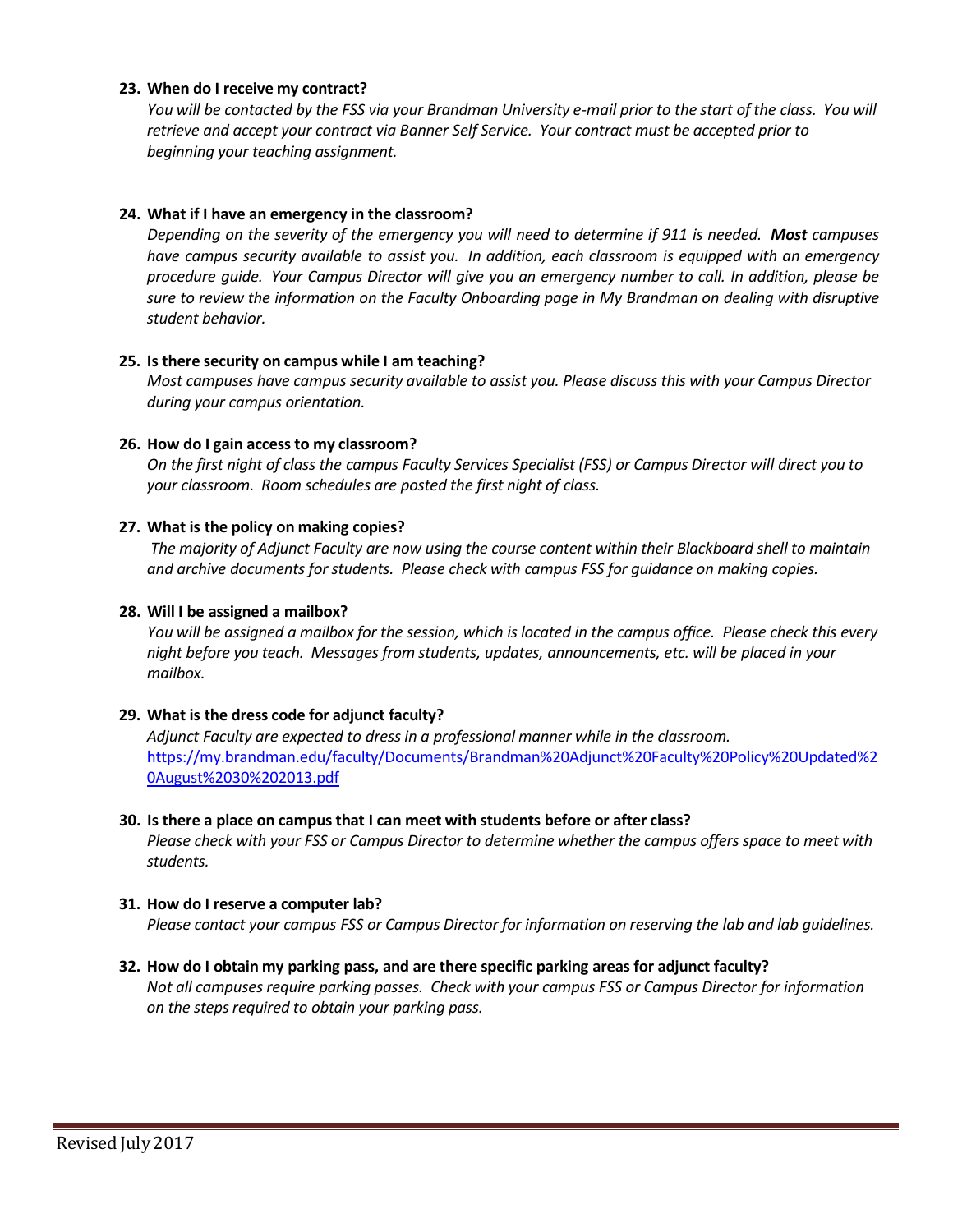## **CLASSROOM GUIDELINES**

## **33. How do I reschedule a missed class due to holiday/weather/personal emergency?**

*Brandman University adheres to the WASC Credit Hour policy. Therefore, all contact hours must be met. It is the instructor's responsibility to notify students if they will be unable to meet for class. Blackboard provides you with the ability to send a group or individual e-mail to the students enrolled in your course. Please do not contact students via other e-mail addresses. Per FERPA, contact between the instructor and student must be conducted using the Brandman University e-mail addresses only! Also contact the campus FSS or Campus Director if you will not be holding your scheduled class time.*

*Classes do not meet if they fall on the following holidays: Memorial Day, Independence Day, Labor Day, Thanksgiving, and the winter break which usually falls between Dec. 20 and January 1 each year. (Please refer to the academic calendar for the exact dates). You are required to make up these classes. A reschedule form must be filled out and given to the campus FSS or Campus Director indicating how the missed class will be made up.*

*Options to make-up classes are as follows:*

- *Add 30 minutes a night to 6 class sessions*
- *Have a make-up class on a Friday night or Saturday morning-only if "ALL" students can be available*
- *Hold a make-up classin a virtual format – e.g. Adobe Connect, recorded lectures or additional online engagement and assignments*

*MOTE: Make-up assignment(s) should be of sufficient breadth and depth to count as a make-up class.* 

*Please connect with your full-time faculty course contact (see question 17) if you need guidance in scheduling in a make-up class.*

[http://www.brandman.edu/calendar#tab2-academic-calendar](http://www.brandman.edu/calendar%23tab2-academic-calendar)

[https://my.brandman.edu/faculty/Documents/Brandman%20University%20Credit%20Hour%20Policy\\_1\\_26](https://my.brandman.edu/faculty/Documents/Brandman%20University%20Credit%20Hour%20Policy_1_26_2012_CAC%20Approved.pdf) 2012 CAC%20Approved.pdf

## **34. What are the University's guidelines for attendance in a blended class?**

*Students must be listed on your class roster in order to attend classes. On the first night of class, any* student not on the roster should be able to verify that they are registered for the class. If no registration *verification is presented, direct the student to the campus office immediately! If a student on the roster fails to show or states that s/he must miss two or more classes, please notify the FSS at your earliest convenience. The FSS will forward the information to the appropriate department.*

*Brandman University has a recommended attendance policy and you may make minor revisions to this policy except for the first item: A Brandman week runs from Monday to Sunday. Any changes to the Brandman policy as stated in our catalog must be clarified to you students and posted in your Blackboard course site. Students and faculty are expected to engage in the online portion of a blended class on the Monday of the first week of class even if the face-to-face class does not meet until Thursday. For additional guidelines on attendance, please refer to the catalog at:* <http://catalog.brandman.edu/>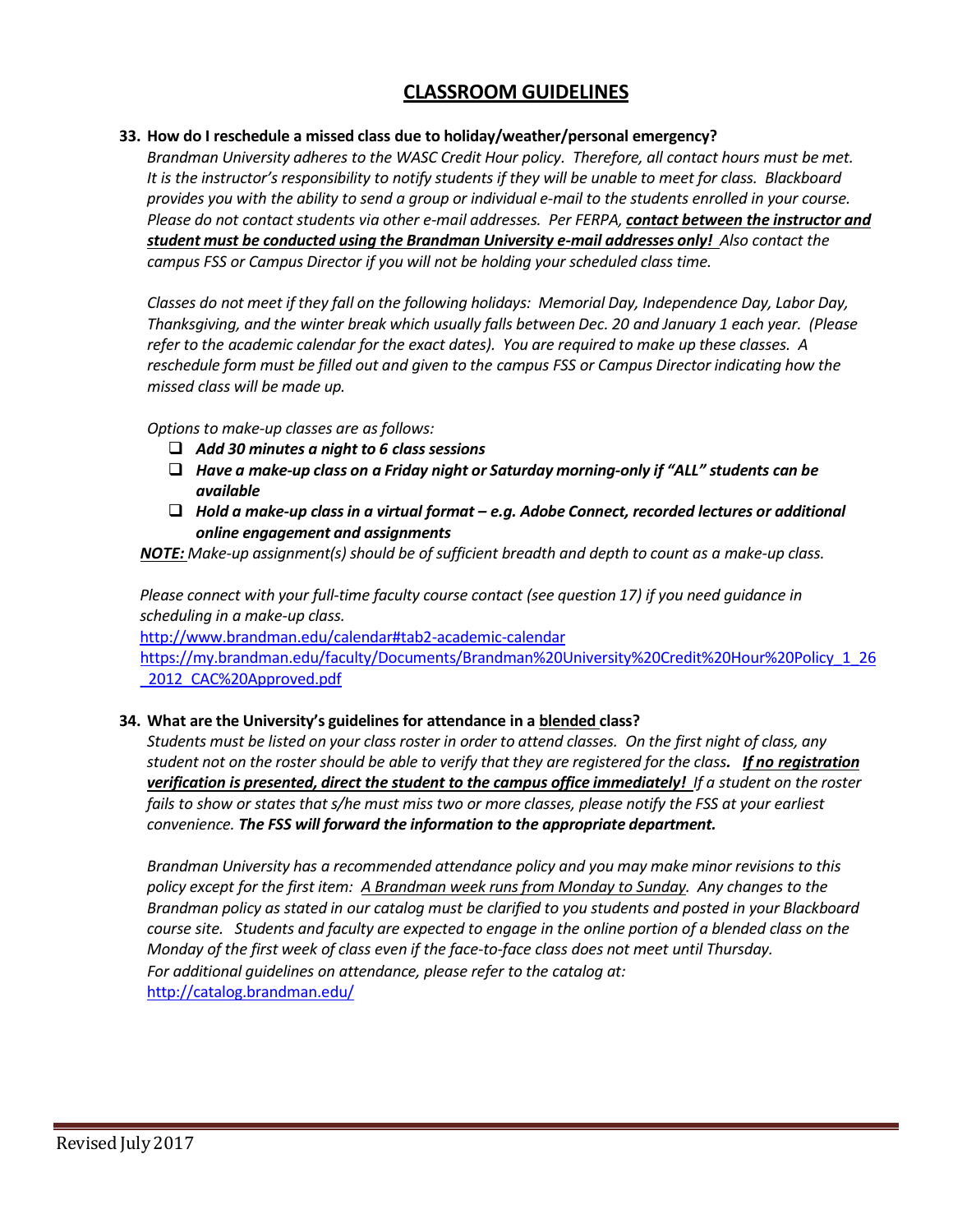## **35. What are the University's guidelines for attendance and engagement in an online class?**

Two attributes distinguish online education from correspondence and campus-based programs: (1) student attendance requirements and (2) faculty initiated, regular and substantive interaction with students. Please access this link for Brandman's policy on attendance and faculty engagement in online courses. [https://my.brandman.edu/faculty/Documents/Online%20Attendance%20and%20Faculty%20Interaction%2](https://my.brandman.edu/faculty/Documents/Online%20Attendance%20and%20Faculty%20Interaction%20Policy.pdf) [0Policy.pdf](https://my.brandman.edu/faculty/Documents/Online%20Attendance%20and%20Faculty%20Interaction%20Policy.pdf)

## **36. How do I take attendance?**

*The U.S. Department of Education, Office of Student Financial Assistance, requires that educational institutions which receive federal financial aid funds verify the attendance any student receiving these funds. If the student receiving these funds does not attend classes, the funds must be sent back to the* Department of Education within 30 days of the start of the session. In order for the University to comply *with this requirement, faculty must take attendance in all classes during the first two weeks of class and report that attendance to the University no later than Wednesday of the third week of a session. It is important to submit your attendance AFTER the second class meeting (week two) as students are able to add classes up until the Friday of the first week.*

*Information on how to submit attendance can be found at:* https://my.brandman.edu/faculty/Documents/Student Attendance Verification.pdf

## **37. What if a studentstops attending my class after I have submitted web attendance?**

*If* a student stops attending your class after web attendance has been submitted, please notify the campus *FSS or Campus Director for assistance. If you have a student that stopped attending class and did not officially withdraw, enter a grade of "FW" (failure to withdraw) in Self Service. Information on grading can be found at:*

[https://my.brandman.edu/faculty/Documents/Entering\\_Student\\_Grades.pdf](https://my.brandman.edu/faculty/Documents/Entering_Student_Grades.pdf)

## **38. How do I enter grades?**

*At the end of the session, the instructor(s) of record enter course grades for students. Grades are submitted through the Banner Faculty Services module. Grades are due the Friday after the session concludes. Information on how to submit grades can be found at:* https://my.brandman.edu/faculty/Documents/Entering Student Grades.pdf

## **39. How do I change a grade I have submitted online?**

*If grades have "rolled" and you cannot make the change online, a request to change the grade can be made in Self Service.*

*Information on change a grade can be found at:* [https://my.brandman.edu/faculty/Documents/Grade\\_Change\\_Request.pdf](https://my.brandman.edu/faculty/Documents/Grade_Change_Request.pdf)

## **40. What is the difference between a grade of F and a grade of FW?**

*A grade of FW is assigned to students who cease attending part way through the session without officially withdrawing from the class either through Banner Self Service, their home campus or the Division of Student Services. In essence, they are still listed in your grade book but they stopped attending. A grade of F is assigned to students who have failed to meet the minimum standards for passing the course.*

#### **41. What is an Incomplete grade?**

*Adjunct Faculty may issue a grade of Incomplete only when the final assignment (e.g., paper, project, exam) is missing. Incomplete grades should be considered only if compelling reasons due to extenuating circumstances exist such as health or other emergency situations. The deadline for the final assignment can*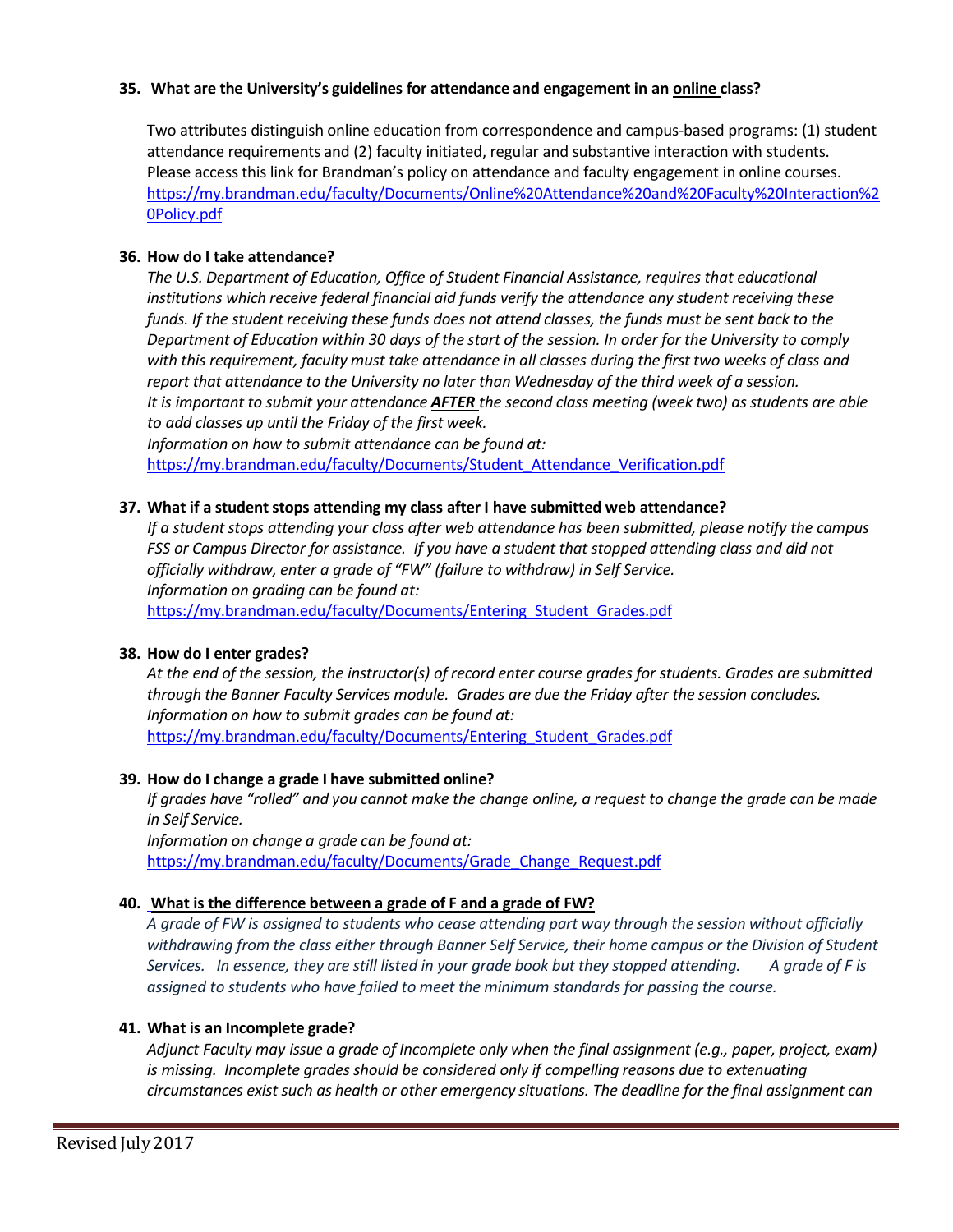*be no longer than two consecutive sessions following the session the student was enrolled in the course.* When entered it is calculated as the grade the student will earn if the incomplete is not removed within the *time prescribed by the instructor. (IA, IA-, IB+, etc.)*

*For further information on incomplete grades:* <https://my.brandman.edu/faculty/Documents/Incomplete%20Grade%20Policy.pdf> <http://catalog.brandman.edu/>

## **42. How do I handle a grade dispute?**

*The catalog provides detailed instructions on how to handle a grade dispute. Information can be found at:* <http://catalog.brandman.edu/>

## **43. What do I do if I suspect a student of plagiarism?**

*Please contact the fulltime faculty member at your campus and if no fulltime faculty member is available, please contact the Associate Dean of the relevant academic school. Your Campus Director can provide you with contact information for the Associate Dean. The catalog provides detailed information regarding this topic.*

<http://catalog.brandman.edu/>

## **44. What are the stepsif I suspect a student conduct issue?**

*Please contact your Campus Director immediately if you suspect a student conduct issue in your classroom. Your Campus Director will provide advice and guidance on the necessary steps that are required to report a possible student conduct issue.*

[https://my.brandman.edu/SiteCollectionDocuments/Student\\_Conduct\\_Code.pdf](https://my.brandman.edu/SiteCollectionDocuments/Student_Conduct_Code.pdf)

## **45. How do I accessthe Brandman University library?**

*The Brandman Virtual Library gives you instant access to Chapman University's Leatherby Libraries, including books, periodicals, media, online databases, course-based library instruction and personalized research assistance for students, faculty and staff - all at the click of your mouse - See more at:* <http://www.brandman.edu/current-students/resources/library> [https://my.brandman.edu/staff/Documents/FAQ\\_Brandman\\_Staff.pdf](https://my.brandman.edu/staff/Documents/FAQ_Brandman_Staff.pdf)

## **46. How do I handle ADA student accommodations in the classroom?**

*Brandman University is committed to providing support services to achieve equal access to the education experience. No accommodations should be provided to a student unless you receive a letter of accommodation from the student. As a courtesy, a letter will also be emailed to you from the Office of Accessible Education and Counseling Services. Only the accommodations listed in this letter should be provided. As an adjunct faculty, if there are any questions at any time regarding the accommodations provided to a student currently enrolled in your class, please contact the Campus Director and or the Assistant Vice Chancellor for Accessible Education. Information on ADA accommodations in the classroom can be found at:*

<https://my.brandman.edu/student/ada/Pages/default.aspx> <https://my.brandman.edu/faculty/Documents/ADA%20information%20for%20faculty.pdf>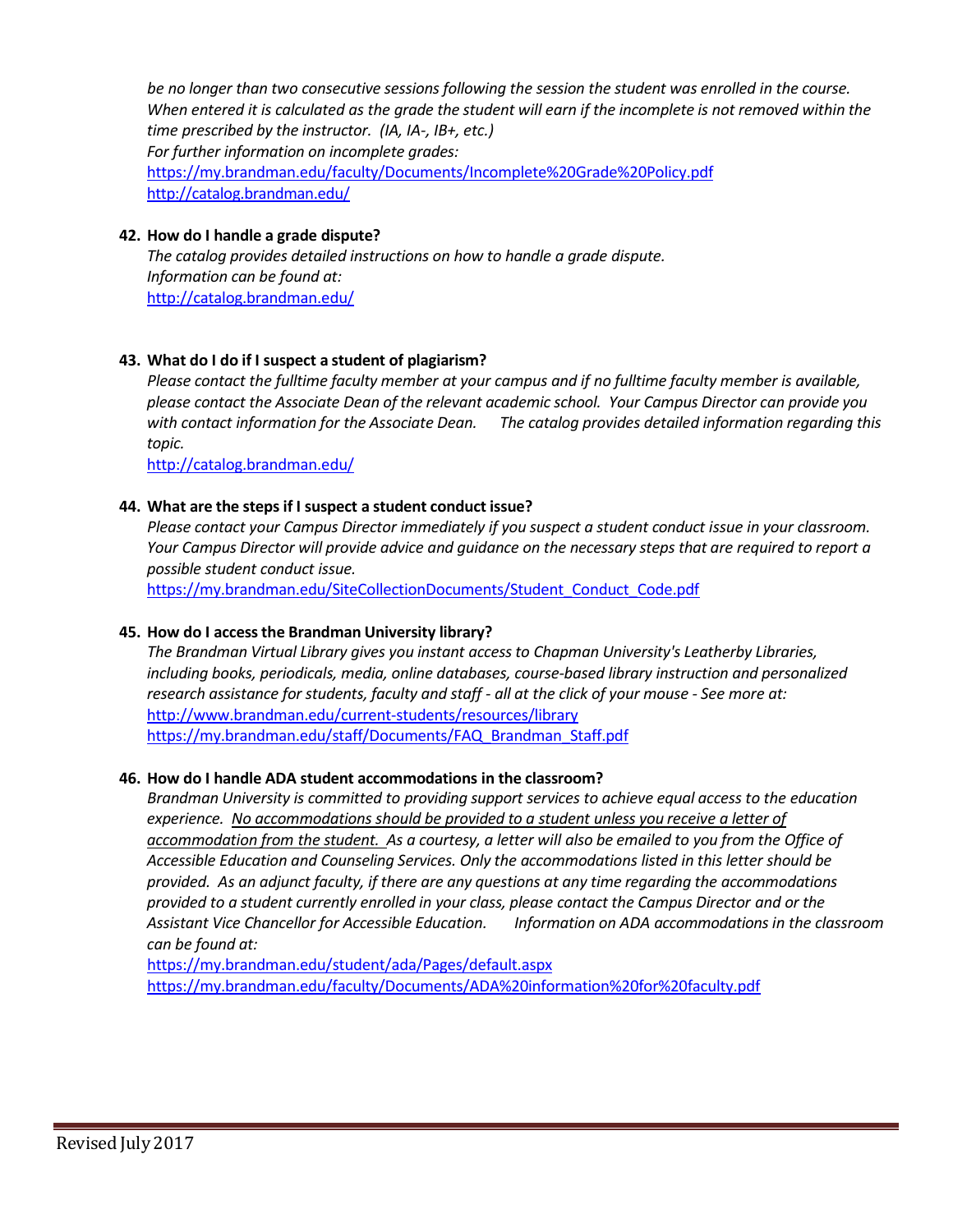## **47. How do I handle pregnant and parenting students in the classroom?**

*Brandman University is committed to providing a learning environment which is free from discrimination. As such, Brandman faculty are required to comply with all federal laws regarding discrimination. Access the link below for information on two federal laws how they relate to pregnant and parenting student rights.* [https://my.brandman.edu/faculty/Faculty\\_Support/Documents/Pregnant%20and%20Parenting%20Students.pdf](https://my.brandman.edu/faculty/Faculty_Support/Documents/Pregnant%20and%20Parenting%20Students.pdf)

## 48. A student has asked me to write a letter of reference for them. What is the procedure for writing letters **of reference forstudents?**

*Students must sign a FERPA (Family Education Rights and Privacy Act) release before you can write a letter of reference. Specific information on our procedure for writing student letters can be found in My Brandman on the faculty page under Policies and Procedures.* [https://my.brandman.edu/faculty/Documents/Reference\\_Letters\\_process.pdf](https://my.brandman.edu/faculty/Documents/Reference_Letters_process.pdf)

## **49. Can I take my students on a field trip?**

Adjunct Faculty are permitted to take their students on field trips. You will be required to fill out the *appropriate paperwork if you are planning on taking a field trip with your class. Paperwork must be filled* out in duplicate for each student. You must carry one copy for each student with you on the field trip, and *the other copy for each student must be submitted to the office prior to the field trip. The fieldwork form can be found at:* <https://my.brandman.edu/faculty/Pages/default.aspx>

#### **50. What is the policy on guest speakers?**

*All honorariums must be pre-approved by the Campus Director. There is a limit of two guest speakers per session. In addition, employees of Brandman University cannot receive honorariums for guest speaking in a class. The honorarium for a guest speaker is \$50. Please contact the campus FSS or Campus Director for the forms required prior to hosting a guest speaker.*

*For additional information on guest speakers in the classroom, please review the following information:* [https://my.brandman.edu/faculty/Faculty\\_Support/Forms/GUEST](https://my.brandman.edu/faculty/Faculty_Support/Forms/GUEST%20SPEAKER%20POLICY.docx) SPEAKER POLICY.docx

## **MILITARY BASE SPECIFICS**

#### **51. How do I gain access to the base?**

*Check with your campus FSS or Campus Director for information on the steps required to obtain access to the base.*

## **PROFESSIONAL DISPOSITIONS**

## **52. As an adjunctfaculty teaching in the School of Education, what are my responsibilitiesregarding professiondispositions?**

*The School of Education (SOE) has identified six professional dispositionsthat they feel are essential for prospective educatorsto possess. The professional dispositions will be assessed at several different points in a teaching candidate's program by specific instructors and university supervisors. As an adjunct, you will be required to monitor student development with regard to*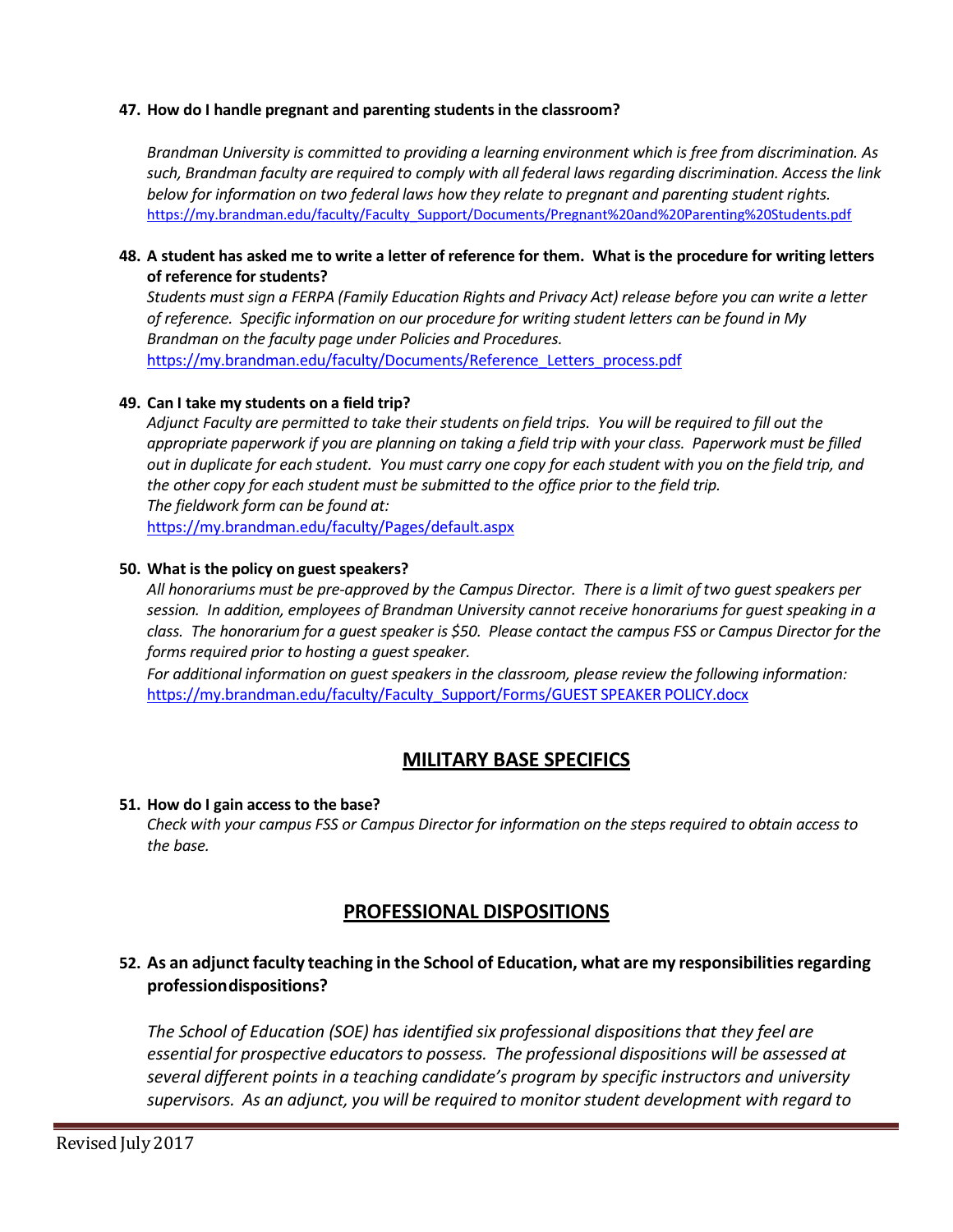*each of the six dispositions, and at the end of the session, complete the Professional Dispositions* Inventory in Live Text for each student in your course. If you have a concern about a student in any *disposition areas, it is expected that you will discuss your concern with the student prior to completing the inventory.*

*If at any time, you have any questions about the professional dispositions, you are strongly encouraged to contact the course developer for the course you are teaching or one of the Associate Deans within the SOE for guidance. Additional training will be provided by the SOE in this area.* Information can be found at:

<https://my.brandman.edu/schools/soe/SOE%20Adjuncts/SitePages/Home.aspx> [https://my.brandman.edu/student/academics/educational\\_opportunities/SOEServices/Document](https://my.brandman.edu/student/academics/educational_opportunities/SOEServices/Documents/Professional_Dispositions.pdf) [s/Professional\\_Dispositions.pdf](https://my.brandman.edu/student/academics/educational_opportunities/SOEServices/Documents/Professional_Dispositions.pdf)

**53. What is the "Professional Dispositions Inventory for Social Work Faculty and Practicum Field Instructors"** form, and as an adjunct faculty teaching a social work class in the School of Arts and Sciences, what is my **role in this process?**

*The BA Social Work Program has adopted a set of professional dispositionsthat represent expected conduct standardsfor social work students. The behaviors are examples of the kind of conduct expected of students in the Social Work Program, but are not intended to be inclusive. Faculty observe all studentsfor evaluation of these dispositions and use thisformsto indicate concerns. When there are concerns about a candidate's dispositions, faculty are asked to first discussthis* concern with the student. If you believe that the behavior is serious or it is not resolved by an initial *discussion, please discuss this with the full-time faculty course contact for your class.*

*If, after consultation with the full-time faculty member, it is determined that it would be helpful to complete thisform to facilitate the student's progress in the BASW program, please do so and email the completed form to the faculty course contact.*

If you are unsure about the seriousness of your concern, you can discuss the issue with the full-time *faculty member. Thank you for your assistance in helping BASW students to achieve their goals.*

## 54. What is an MA Psychology Student Progress Report, and as an adjunct faculty teaching in the School **of Arts and Sciences, what is my role in this process?**

*The Student Progress Report (SPR) is a document used by the University to provide clear expectations of academic and behavioral standards developed to assist student success in the MA Psychology program.*

*The overall intent of the SPR is to attempt to better determine the student's appropriateness for the counseling profession, identify academic and conduct problems early in the student's program, and attempt to remedy identified problemsin support of student successthrough faculty mentoring. Faculty use the information collected from the SPR to offer concrete feedback to students concerning their academic and professional performance, as well as, their professional conduct and behavior.*